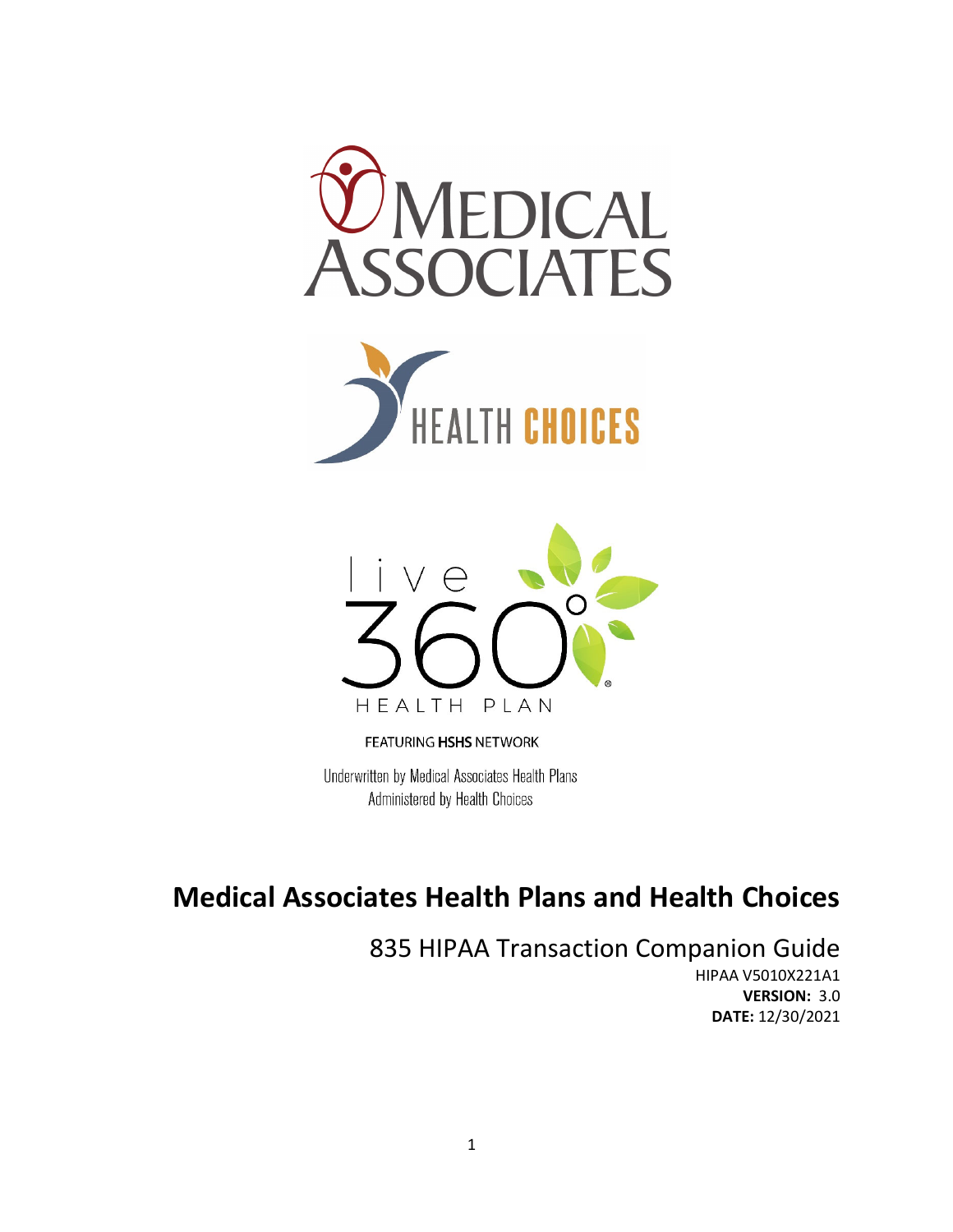# **Disclosure Statement**

This material contains confidential, proprietary information. Unauthorized use or disclosure of the information is strictly prohibited.

The information in this document is furnished for Medical Associates Health Plan and Health Choices (MAHP/HC/Live360) and Trading Partner use only. Changes are periodically made to the information in this document; these changes will be incorporated in new editions of this publication. Medical Associates Health Plan/Health Choices may make improvements and/or changes in the product and/or program described in this publication at any time.

The payer ID for Electronic Remittance Advice transactions is MAHC1. Below are the plans either owned or administered by MAHP/HC/Live360. These plans will be referred as MAHP/HC/Live360 in the document hereinafter.

- Medical Associates Health Plan
- Medical Associates Health Plan Community Health Plan
- Medical Associates Health Plan Medicare Plan
- Health Choices
- Live360 Health Plan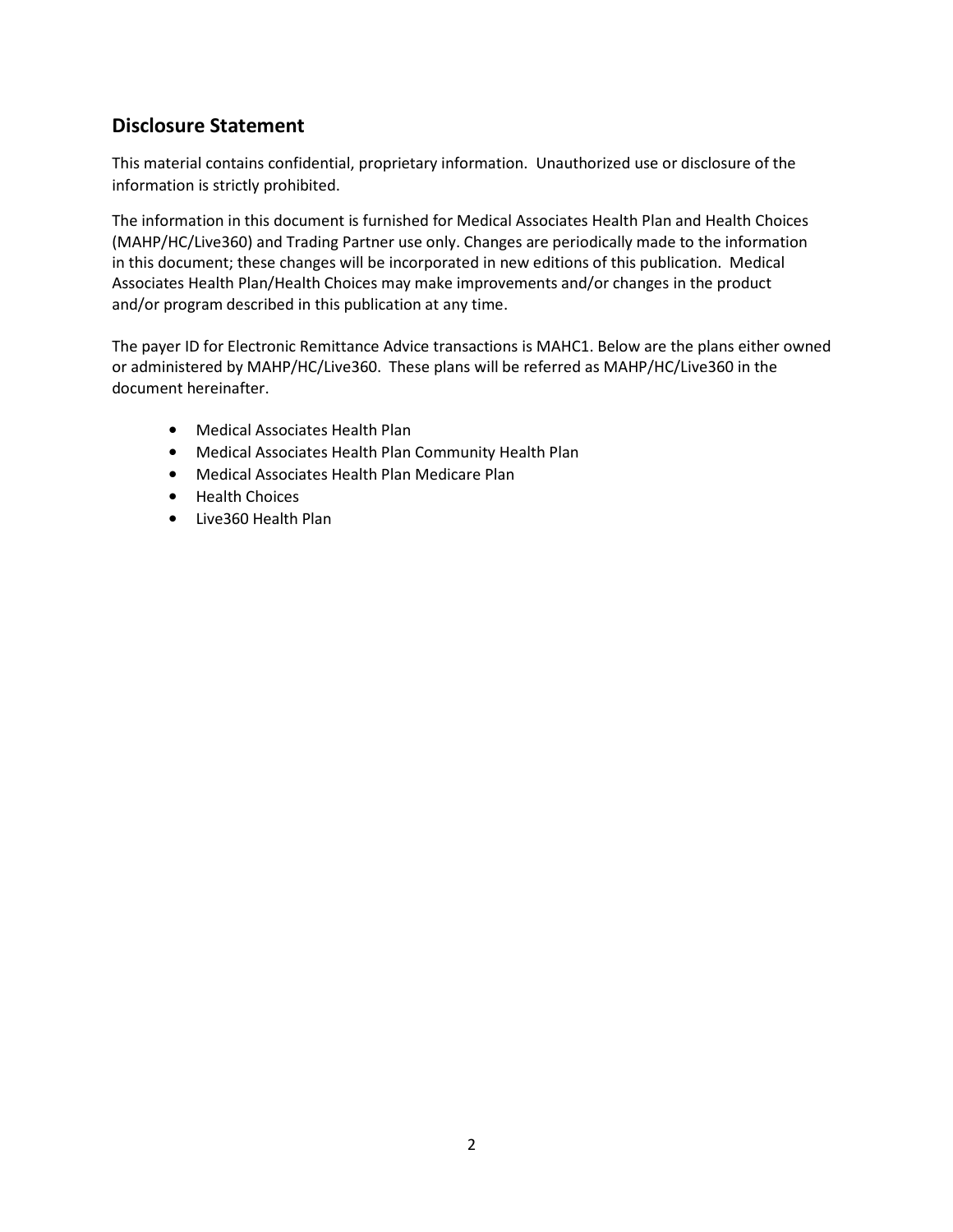# **Preface**

This Companion Guide to the v5010 ASC X12N Implementation Guides and associated errata adopted under HIPAA clarifies and specifies the data content when exchanging electronically with MAHP/HC/Live360. Transmissions based on this Companion Guide, used in tandem with the v5010 ASC X12N Implementation Guides, are compliant with both ASC X12 syntax and those guides. This Companion Guide is intended to convey information that is within the framework of the ASC X12N Implementation Guides adopted for use under HIPAA. The Companion Guide is not intended to convey information that in any way exceeds the requirements or usages of data expressed in the Implementation Guides.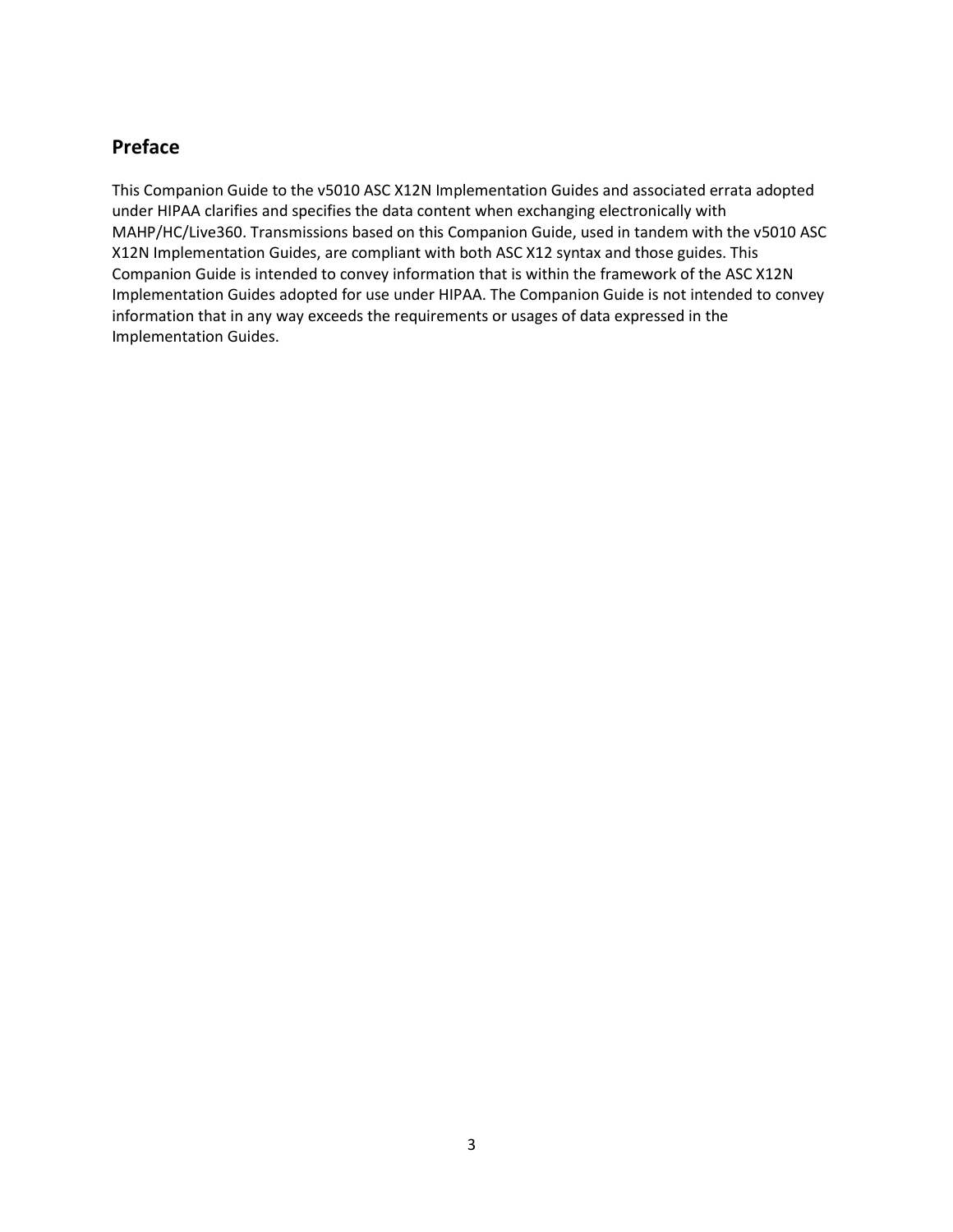# **EDITOR'S NOTE:**

This page is blank because major sections of a book should begin on a right hand page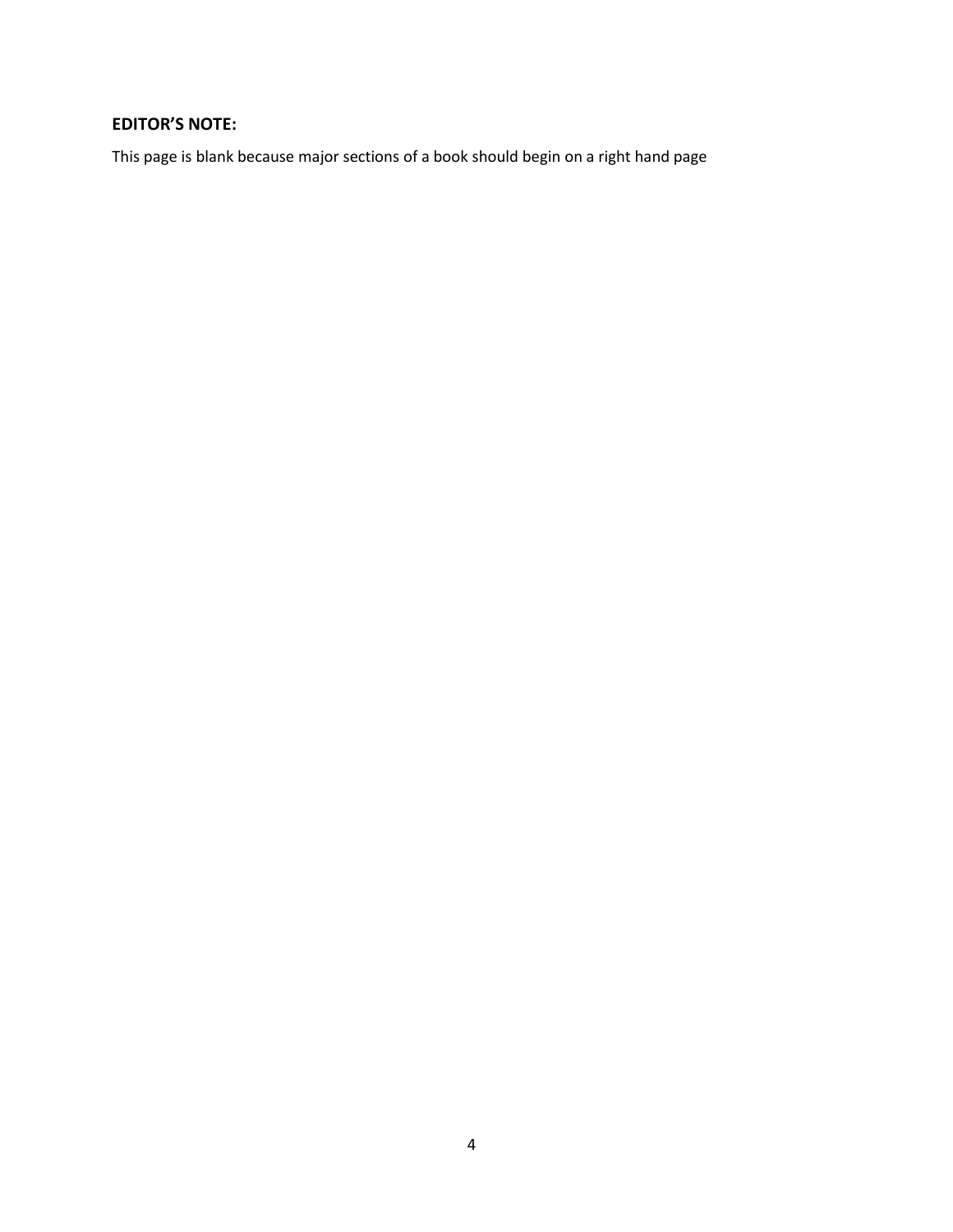# **Table of Contents**

| 1. | <b>INTRODUCTION</b>                              | 6              |  |
|----|--------------------------------------------------|----------------|--|
|    |                                                  |                |  |
|    | <b>SCOPE</b>                                     | 6              |  |
|    | <b>OVERVIEW</b>                                  | 6              |  |
|    | <b>REFERENCES</b>                                | $\overline{7}$ |  |
|    | ADDITIONAL INFORMATION                           | 7              |  |
|    | 2. GETTING STARTED                               | 7              |  |
|    | WORKING WITH MAHP/HC/Live360                     | 7              |  |
|    | <b>TRADING PARTNER REGISTRATION</b>              | 7              |  |
|    | <b>CERTIFICATION AND TESTING OVERVIEW</b>        | 7              |  |
|    | 3. TESTING WITH THE PAYER                        |                |  |
| 4. | CONNECTIVITY WITH THE PAYER/COMMUNICATIONS       | 8              |  |
|    | PROCESS FLOW                                     | 8              |  |
|    | TRANSMISSION ADMINISTRATIVE PROCEDURES           | 9              |  |
|    | <b>RE-TRANSMISSION PROCEDURE</b>                 | 9              |  |
|    | COMMUNICATION PROTOCOL SPECIFICATIONS            | 9              |  |
|    | <b>PASSWORDS</b>                                 | 9              |  |
|    | 5. CONTACT INFORMATION                           | 9              |  |
|    | EDI CUSTOMER SERVICE AND PROVIDER SERVICE NUMBER | 9              |  |
|    | EDI TECHNICAL ASSISTANCE                         | 9              |  |
|    | APPLICABLE WEBSITES/E-MAIL                       | 9              |  |
|    | 6. CONTROL SEGMENTS/ENVELOPES                    | 10             |  |
| 7. | PAYER SPECIFIC BUSINESS RULES AND LIMITATIONS    | 10             |  |
| 8. | ACKNOWLEDGEMENTS AND/OR REPORTS                  | 10             |  |
| 9. | <b>TRADING PARTNER AGREEMENTS</b>                | 10             |  |
|    | 10. TRANSACTION SPECIFIC INFORMATION             | 11             |  |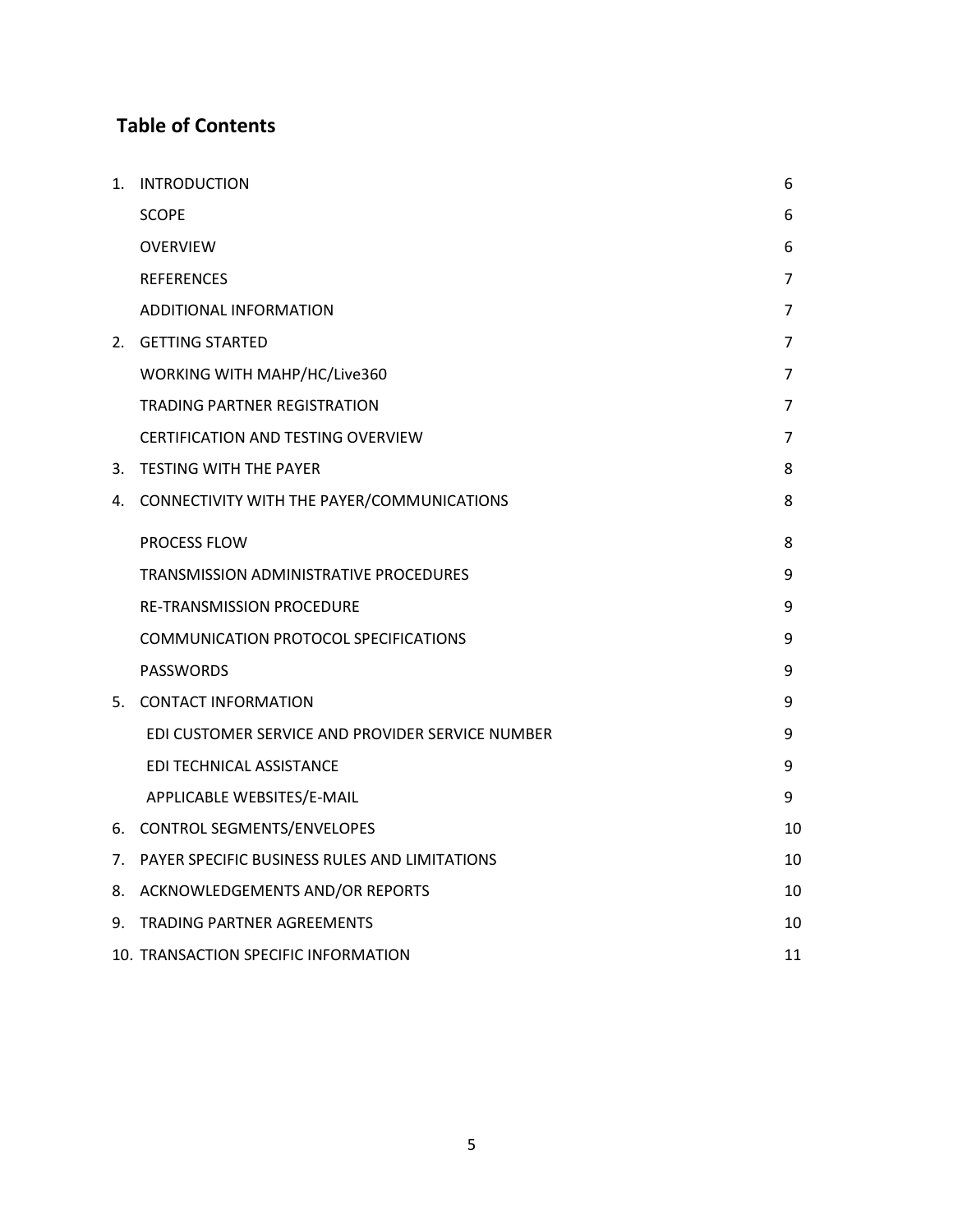# **1. INTRODUCTION**

This is the Companion Guide to the HIPAA V5010X212 Technical Reference Guide adopted under HIPAA; clarifies and specifies the data content when exchanging claim status data electronically with MAHP/HC/Live360. Transmissions based on this Companion Guide, used in tandem with the v5010 ASC X12N Implementation Guides, are compliant with both ASC X12 syntax and those guides. This Companion Guide is intended to convey information that is within the framework of the ASC X12N Implementation Guides adopted for use under HIPAA. The Companion Guide is not intended to convey information that in any way exceeds the requirements or usages of data expressed in the Implementation Guides.

#### **SCOPE**

This Companion Guide is intended for Trading Partners trading ASC/X12N 835 5010 transactions with MAHP/HC/Live360. The purpose of the Communications/Connectivity Guide is to convey the information needed to commence and maintain communication exchange with MAHP/HC/Live360 clearinghouse (Change Healthcare), for the purpose of receiving X12N 835 5010 Electronic Remittance and EFT. This guide is intended to supplement information from the ASC X12 Technical Reports Type 3 (TR3s).

#### **OVERVIEW**

This guide is composed of the following sections:

- Section 1 Introduction: scope, overview, references and additional information.
- Section 2 Getting Started: How to interact with the clearinghouse implementation team, how to register as a trading partner and complete payer enrollment, and an overview of testing and certification.
- Section 3 Testing: Details about the testing and certifying process.
- Section 4 Connectivity with Change Healthcare/Communications: process flows, transmission administrative procedures, communication protocols, security protocols, and passwords.
- Section 5 Contact Information: how to get help.
- Section 6 Control Segments/Envelopes: ISA/ISE, GS/GE, and ST/SE values specific to MAHP/HC/Live360.
- Section 7 Payer Specific Business Rules and Limitations: Describes MAHP/HC/Live360 business rules.
- Section 8 Acknowledgements and Reports: Information about MAHP/HC/Live360 use of acknowledgements and reports.
- Section 9 Trading Partner Agreements: Instructions regarding agreements that must be made between trading partners.
- Section 10 Transaction Specific Information: general supplemental instructions for each of the HIPAA‐adopted transaction types.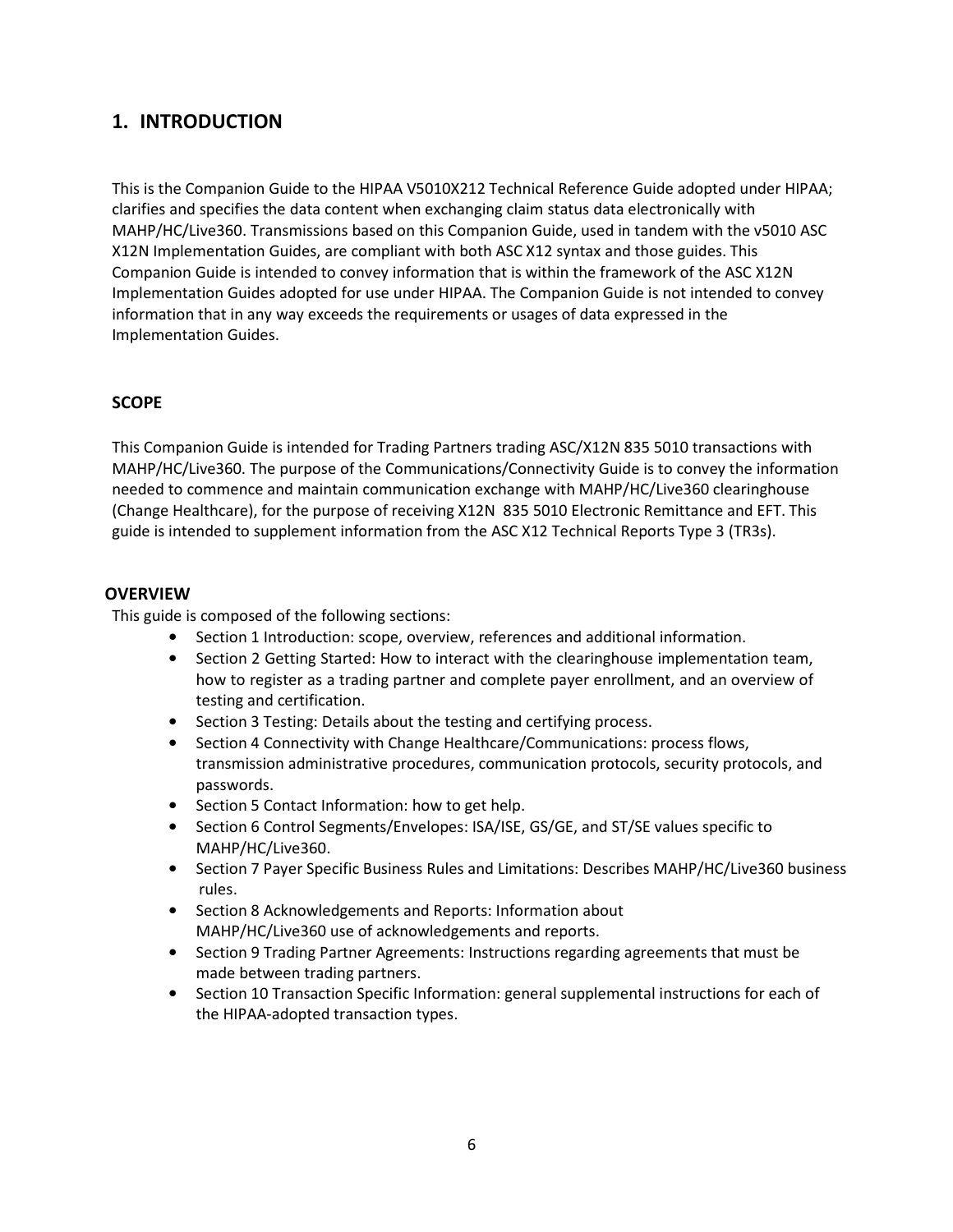#### **REFERENCES**

#### **ASC X12 Technical Reports Type 3 (TR3s)**

ASC X12 publishes implementation guides, known as Technical Reports Type 3 (TR3s), which define the data contents and compliance requirements for the health care implementation of the ASC X12N/005010 transaction sets. Following are the TR3s referenced in this guide: **ASC**

**X12N/005010X221A1 Health Care Remittance (835)** herein after 005010X221A1 TR3s. Compliance with the requirements set forth in the TR3s is required. These guides can be purchased from the ASC X12 store at ASC X12 Store ‐ Store or from Washington Publishing Company Washington Publishing Company. The TR3s are copyrighted.

#### **ADDITIONAL INFORMATION**

For more detailed information, refer to Change Healthcare Enrollment Services at: https://support.changehealthcare.com/customer‐resources/enrollment‐services

### **2. GETTING STARTED**

#### **WORKING WITH MAHP/HC/Live360**

MAHP/HC/Live360 currently uses Change Healthcare as the exclusive clearinghouse for managing 835 connections. This guide includes the instructions needed to get connected and start receiving standard 835 transactions from Change Healthcare.

#### **TRADING PARTNER REGISTRATION**

Before receiving an 835, registration as a Trading Partner with Change Healthcare is required. To register, use the ERA EPayment Request Forms to initiate Change Healthcare setup. This form can be found at

https://support.changehealthcare.com/customer-resources/enrollment-services/medicalhospital‐era‐enrollment‐forms

Providers have the option to elect to receive payment via EFT‐ direct funds transfer. To sign up for EFT, use the EPayment Request Forms found at

https://support.changehealthcare.com/customer‐resources/enrollment‐ services/medical‐hospital‐eft‐enrollment‐forms

Complete the Provider Setup Form and send to: Batchenrollment@changehealthcare.com Or fax to: 615‐885‐3713

#### **CERTIFICATION AND TESTING OVERVIEW**

The interface with Change Healthcare will involve utilization of Change Healthcare's proprietary software suite. Trading Partners who have not used it before may need to go through a testing phase with Change Healthcare.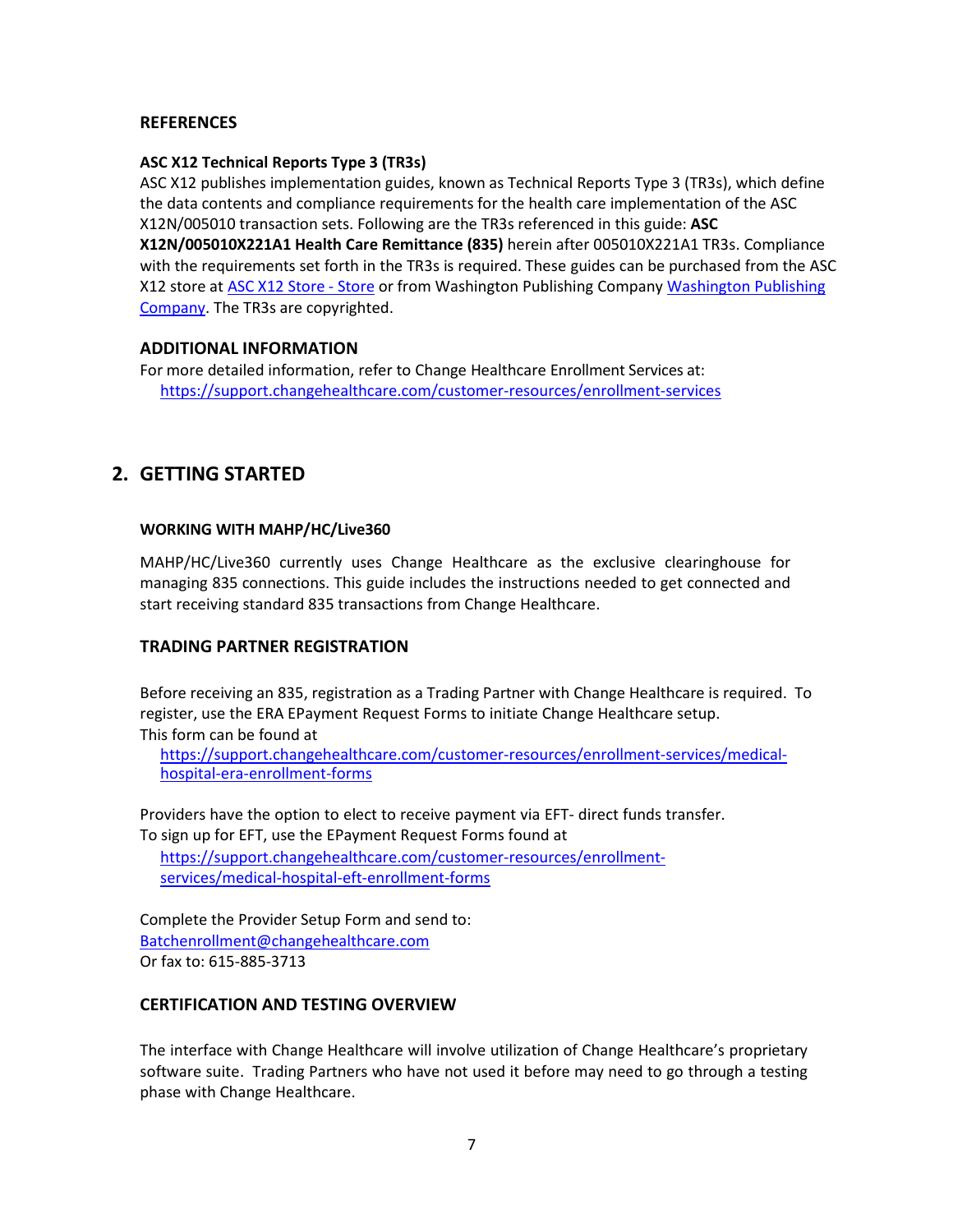# **3. TESTING WITH THE PAYER**

MAHP/HC/Live360 does not offer testing for ERA 835 transactions. After provider enrollment with Payer ID MAHC1, providers will establish file transfer protocol with Change Healthcare. If a provider experiences any issues with the electronic remittance, please contact Change Healthcare via On 24/7.

# **4. CONNECTIVITY WITH THE PAYER/COMMUNICATIONS**

#### **PROCESS FLOW**

The process flow for 835 transactions will involve three entities – MAHP/HC/Live360, Change Healthcare and the provider or provider's clearinghouse. Change Healthcare will serve as an intermediary between the receiver and MAHP/HC/Live360, exchanging the electronic remittance advices and electronic payments through their secure connections with both entities.

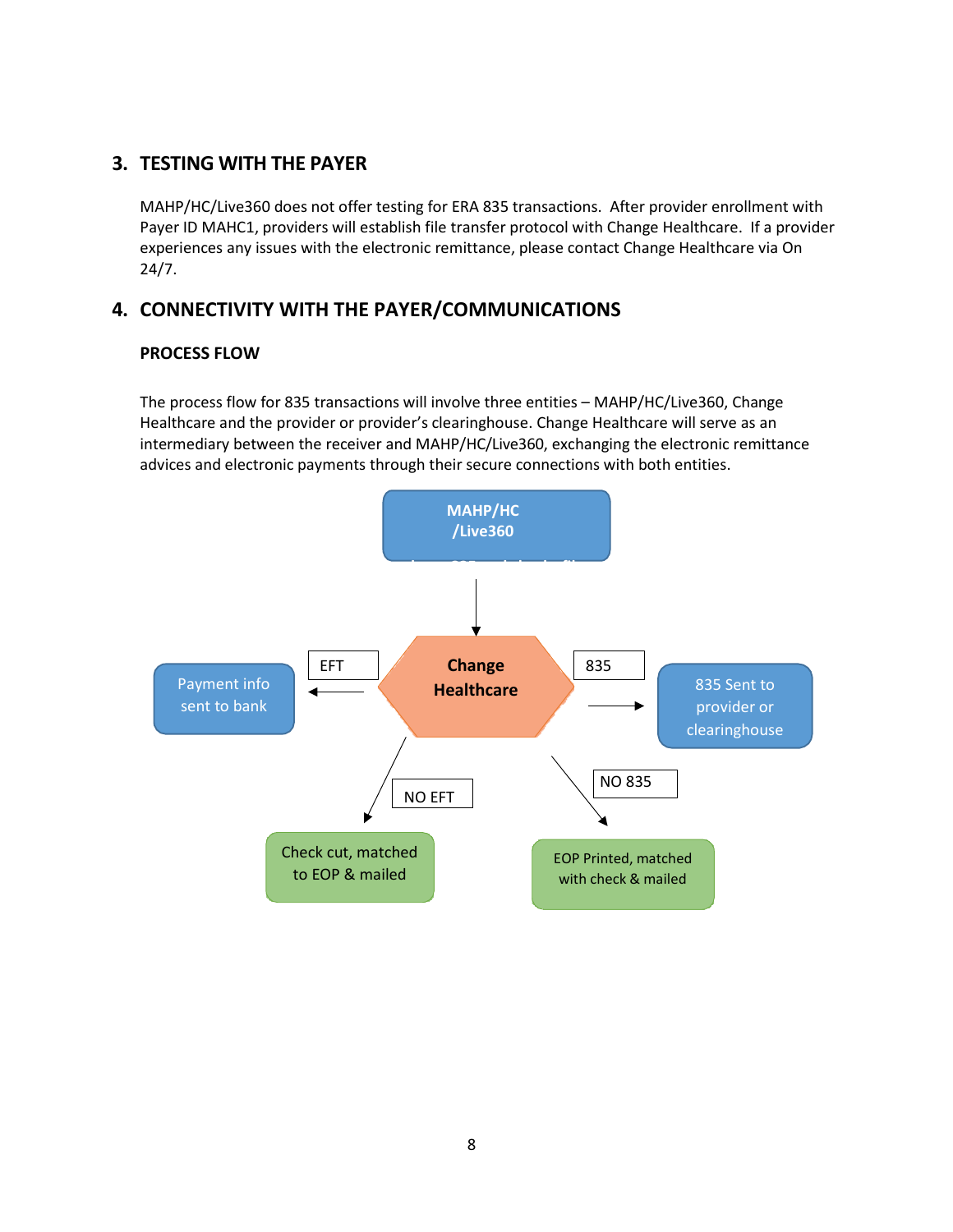#### **TRANSMISSION ADMINISTRATIVE PROCEDURES**

For more detailed information, refer to Change Healthcare Quick Reference Guide at: https://support.changehealthcare.com/customer-resources/enrollment-services

#### **RE‐TRANSMISSION PROCEDURE**

If a previously delivered ERA needs to be re‐downloaded, the provider can use the Change Healthcare self-service "ERA Re-queue" tool located on Change Healthcare's support site On 24/7.

#### **COMMUNICATION PROTOCOL SPECIFICATIONS**

The provider or provider's clearinghouse determines the method of communication with Change Healthcare during the Change Healthcare kick off call. Communication is typically the same as claims unless the provider or clearinghouse are upgrading.

Change Healthcare uses CORE internet Services (ITS‐CORE). Please refer to the ITS CORE User's guide found on Change Healthcare's website.

#### **PASSWORDS**

As a secure connection between Change Healthcare and MAHP/HC/Live360 has already been established, any passwords to protect the security of the data would only need to be setup between the trading partner and Change Healthcare.

# **5. CONTACT INFORMATION**

#### **EDI CUSTOMER SERVICE AND PROVIDER SERVICE NUMBER**

For customer service type inquiries in relation to the 835, please contact Change Health's Provider Services at 866‐742‐4355.

#### **EDI TECHNICAL ASSISTANCE**

For EDI technical assistance, please contact Change Healthcare via On 24/7.

#### **APPLICABLE WEBSITES/E‐MAIL**

For more about MAHP/HC/Live360, visit our websites at www.mahealthcare.com or www.preferredhealthchoices.com https://live360healthplan.com click on the provider tab or e-mail us at mailto:mahpedi@mahealthcare.com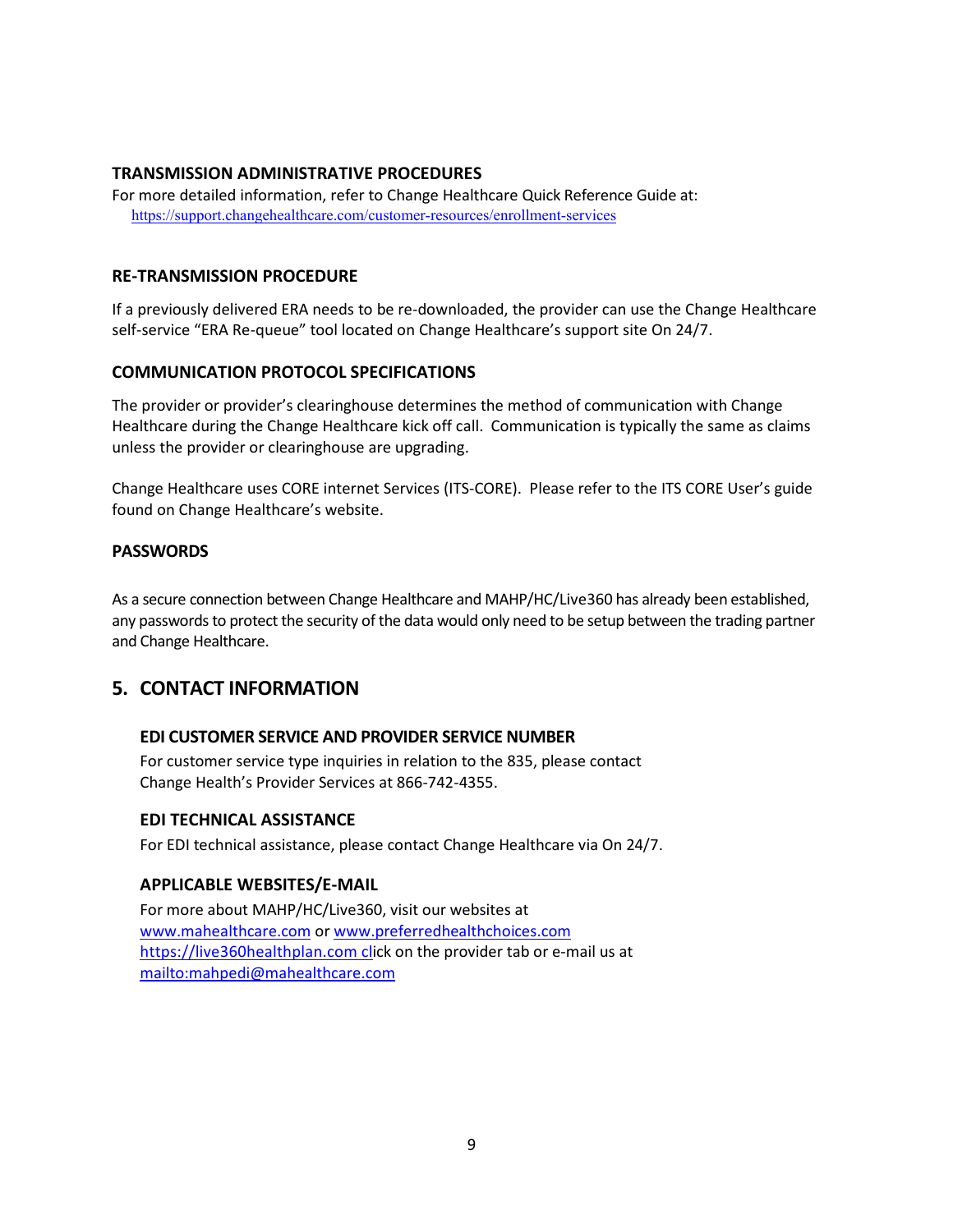# **6. CONTROL SEGMENTS/ENVELOPES**

#### **ISA/IEA**

The information in the Interchange Control Header represents the information necessary to identify trading partners.

The ISA/IEA segment elements all have a minimum and maximum set to the same value. This requires that all positions within this segment must be filled.

Errors within the ISA/IEA will result in a TA1 rejections status.

#### **GS‐GE**

Use of the GS‐GE Segments follows the ASC X12 Technical Reports Type 3 (TR3)

#### **ST‐SE**

Use of the ST‐SE Segments follows the ASC X12 Technical Reports Type 3 (TR3)

### **7. PAYER SPECIFIC BUSINESS RULES AND LIMITATIONS**

Providers will receive one consolidated payment for all claims paid per line of business.

Change Healthcare's rule – ERA processing occurs hourly each day of the week. Each evening, ERA files are distributed that were receiving within the previous 24‐hour period. Once processing is completed, ERA files are available for pick up by the client.

# **8. ACKNOWLEDGEMENTS AND/OR REPORTS**

It is the CORE Certified submitter's responsibility to produce a 999 within 2 hours of the batch transaction. If the submitter is not CORE certified, then a 999 is not required.

### **9. TRADING PARTNER AGREEMENTS**

This section contains general information concerning Trading Partner Agreements (TPA).

#### **TRADING PARTNERS**

An EDI Trading Partner is defined as any MAHP/HC/Live360 customer (provider, billing service, software vendor, employer group, financial institution, etc.) that transmits to or receives electronic data from MAHP/HC/Live360.

Payers have EDI Trading Partner Agreements that accompany the standard implementation guide to ensure the integrity of the electronic transaction process. The Trading Partner Agreement is related to the electronic exchange of information, whether the agreement is an entity or a part of a larger agreement between each party to the agreement.